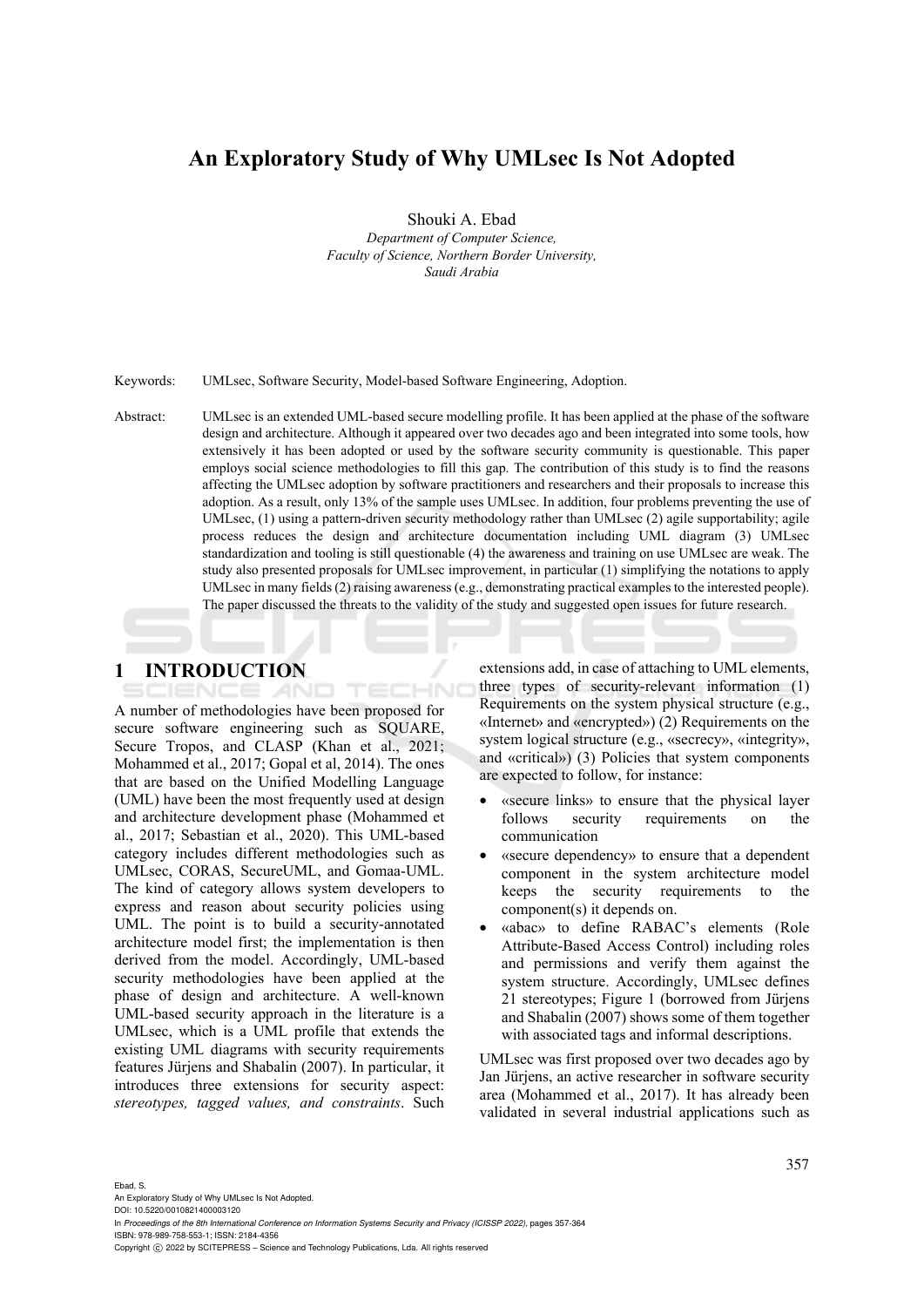payment systems (Jürjens 2001) and telecommunication systems (Jurjens et al., 2008, Schneider et al., 2012, Sklavos et al. 2014). However, UMLsec adoption by the software practitioners and researchers is limited compared to those methodologies used in the coding phase (e.g., static analysis and dynamic analysis) (Mohammed et al., 2017). This study investigates the factors about why software security community may or may not adopt UMLsec. Particularly, the major contribution of this study is to identify the reasons affecting the UMLsec adoption by secure software practitioners and researchers and their proposals to increase this adoption.

### **2 LITERATURE REVIEW**

Jürjens and Shabalin (2007) described a UML verification scheme supporting the development of automated requirements analysis tools for UML diagrams. They connected their scheme to CASE tools using XMI and allowed convenient access to this data and to the ordinary user. They presented plugins for verifying models defined using UMLsec. The framework allowed advanced users of the UMLsec approach to themselves implement verification procedures for the constraints of selfdefined stereotypes. Gopal et al (2014) made a comparison among the popular security requirements methodologies: SQUARE, UMLSec, Secure Tropos and CORAS based on five criteria: coverage of CIA triad (confidentiality, integrity and availability), applicability to systems, stakeholders' views, the concept of asset identification, and software development phase. They then introduced a

methodology (MAR(S)2) that incorporates all the important functions including requirements validation to produce profound and well-defined security requirements for critical infrastructure industrial systems like SCADA. Burger et al. (2015) used UMLsec and graph transformation to present a technique to support semi-automatic system coevolution which responds to environmental knowledge evolution. The goal was to enable practitioners to interact more reliably to environmental changes and to ensure lifelong compliance of systems.To assess their approach, they used an open-source project, iTrust, as a case study. Sedaghatbaf and Azgomi (2016) used the Dempster-Shafer theory of evidence to formulate the uncertainties in input parameters of software security evaluation process and determine their effects on output measures. They specified parameters using the SecAM profile while attacks using UML diagrams (i.e., misuse case and mal-activity diagrams). UML/SecAM models were then converted into attack trees to estimate the probability of security breaches. The method was validated by a case study on an online marketing system.

Mohammed et al. (2017) conducted a systematic mapping study to determine the primary studies on the use of software security approaches in software development life cycle (SDLC). They identified 52 security approaches categorized into five categories,<br>namely-ordered by the most frequency, ordered by the most 'vulnerability identification, adaption and mitigation', 'extended UML-based secure modelling profiles', 'software security focused process', 'non UML-based secure modelling notations', and 'secure requirements modelling'. Ramadan et al. (2017) presented a framework to manage security

| Stereotype        | <b>Base Class</b> | Tags                | Description                          |
|-------------------|-------------------|---------------------|--------------------------------------|
| Internet          | link              |                     | Internet connection                  |
| encrypted         | link              |                     | encrypted connection                 |
| LAN               | link, node        |                     | LAN connection wire                  |
| smart card        | node              |                     | smart card node                      |
| secure links      | subsystem         |                     | communication<br>enforces<br>secure  |
|                   |                   |                     | links                                |
| secrecy           | dependency        |                     | assumes secrecy                      |
| integrity         | dependency        |                     | assumes integrity                    |
| high              | dependency        |                     | assumes high sensitivity, both se-   |
|                   |                   |                     | crecy and integrity                  |
| secure dependency | subsystem         |                     | structural interaction data security |
| critical          | object, subsystem | secrecy, integrity, | critical object                      |
|                   |                   | high                |                                      |
| no down-flow      | subsystem         | secret              | prevents leak of information         |

Figure 1: UMLsec stereotypes.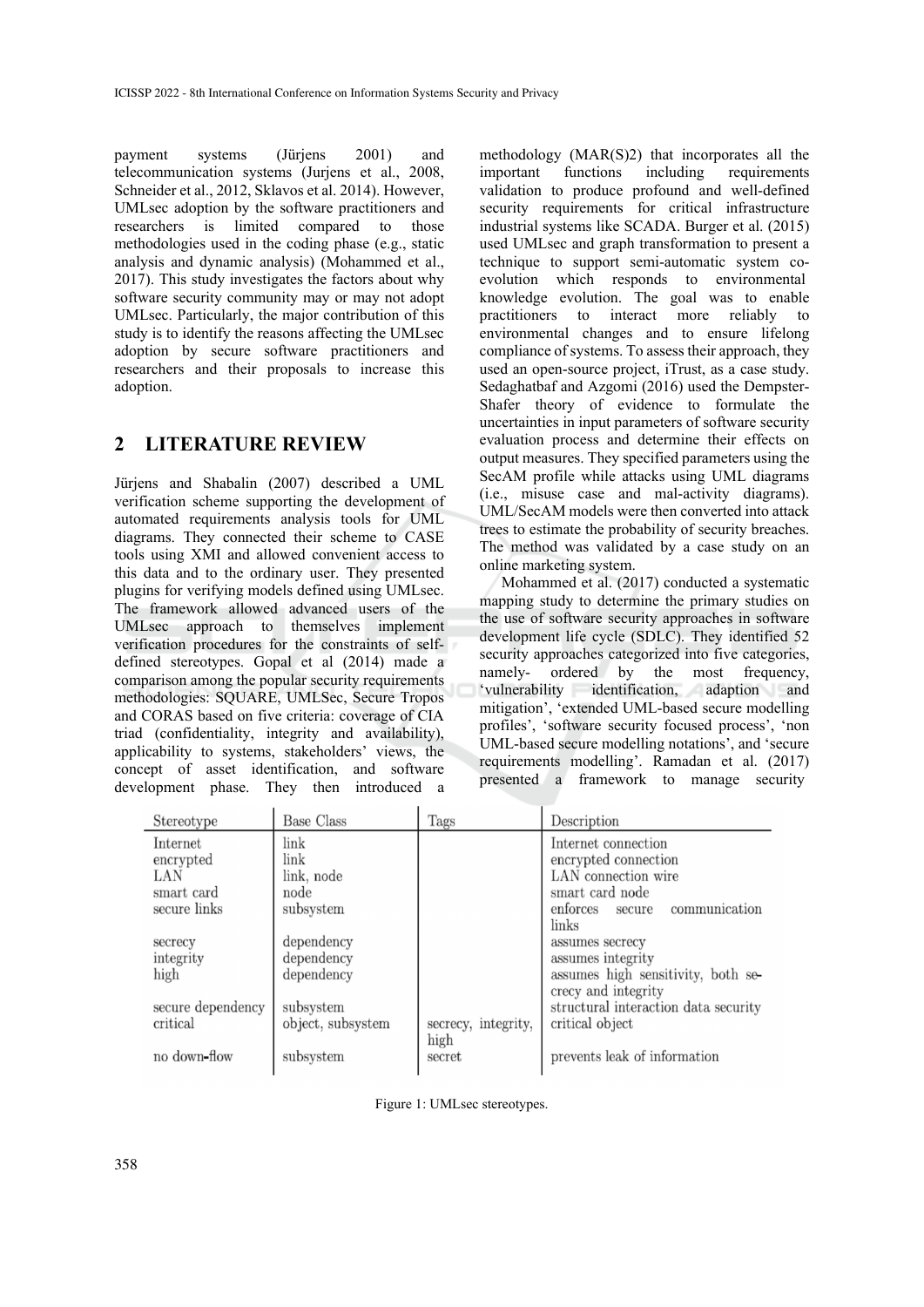requirements from the stakeholder's perspective. They integrated two methodologies, SecBPMN2 and UMLsec via model transformation. The proposed framework was appropriate to render the early development phases of a case study, an air traffic management system, less error-prone and more systematic. Rehman et al (2018) combined the best aspects of four methods (UMLsec, CLASP, SQUARE, SREP) to develop a security requirements engineering framework for cyber-physical systems (CPS). The framework was evaluated using a case study of medical video chat. The framework is expected to help in determining the security requirements for CPS. Muneer et al. (2020) reviewed the exiting proposed notations to represent security aspects within a system including The Nine Principles and UMLsec. Based on theory of "how visual notations communicate?", they evaluated five notations (encryption, session maintained communication, content verification using hash, anonymous access, and authentication using sensory challenge).

Hu et al (2020) used semi-formal methods (i.e., UML/MARTE) and formal methods (i.e., Z/FSA) to propose a security modelling and verification framework of embedded software. They presented an extensible security model ZMsec (Z-MARTE security model), which extends Z with elements of MARTE and FSA to describe three aspects of software: security use-cases, static structures and dynamic behaviours. Sebastian et al. (2020) conducted a systematic literature review to investigate model-driven architecture on modelbased methodologies in software engineering. As a result, UML was the most widely used modelling language. Arogundade et al. (2021) built an integrated UMLsec-based modelled system that converts UML diagrams to source code. The system incorporates four tools, Eclipse Mars with Papyrus modelling plug-ins, Eclipse Kepler, Java EE, and CARiSMA plug-ins. The integration was done by an application built with NetBeans. The proposed system was validated by modelling an e-government application from the class diagram to analysis and code generation. Khan et al. (2021) performed a systematic review about software security, different techniques, and models that have been proposed and designed in the context of the development of secure software. A relevant result is that "SecureUML and UMLsec" is still among the most cited secure software engineering methodologies.

Most works did not give the adoption of UMLsec much attention. Most researchers focused on construction a security model or framework for

systems and automatically or semi-automatically implement/code it from that model (Burger et al. 2015; Ramadan et al., 2017; Jürjens and Shabalin, 2007; Arogundade et al., 2021). Some reviewed the existing approaches in software security (Khan et al. 2021; Mohammed et al., 2017; Muneer et al., 2020; Sebastian et al., 2020), and introduced a new approach (Gopal et al, 2014). Others performed the software security evaluation process from uncertainty analysis point of view (Sedaghatbaf and Azgomi, 2016). The others used UML to propose a new security framework for embedded software (Hu et al, 2020).

# **3 RESEARCH APPROACH**

In this study, a questionnaire-based survey is developed to get information required for the research. The questionnaires are answered by the participants from software security community. The information collected are then organized in a form that can be processed in a qualitative way. Such approach is suitable in studying, for example, how a development technique or process has improved or degraded a specific entity (human, infrastructure, etc.), or why some designers prefer this pattern while others prefer another (Wohlin et al., 2012). Herein, we aim at studying why/why not UMLsec is adopted by secure software people. ATIONS

### **3.1 Data Collection**

The target people herein are practitioners and researchers working in several organizations. The emails of the participants were allocated through the articles published on different aspects of software security. Because many researchers use their personal email (e.g., Yahoo, Gmail, Outlook, etc.) or the email of their organization (e.g., Microsoft, HPE, etc.), it was difficult to find the countries of all participants. The URL of the questionnaire, together with a cover letter explaining the objective of the study, were emailed to the targeted sample. Invitations were sent to 31 arbitrarily selected practitioners and researchers in the area of software and computer security. Following the data collection, the responses were coded to enable them to be processed using computer. Microsoft Excel was used for the analysis purpose.

### **3.2 Survey Instrument**

In spite of its suitability for our aim, surveys with several questions are boring for participants to fill out,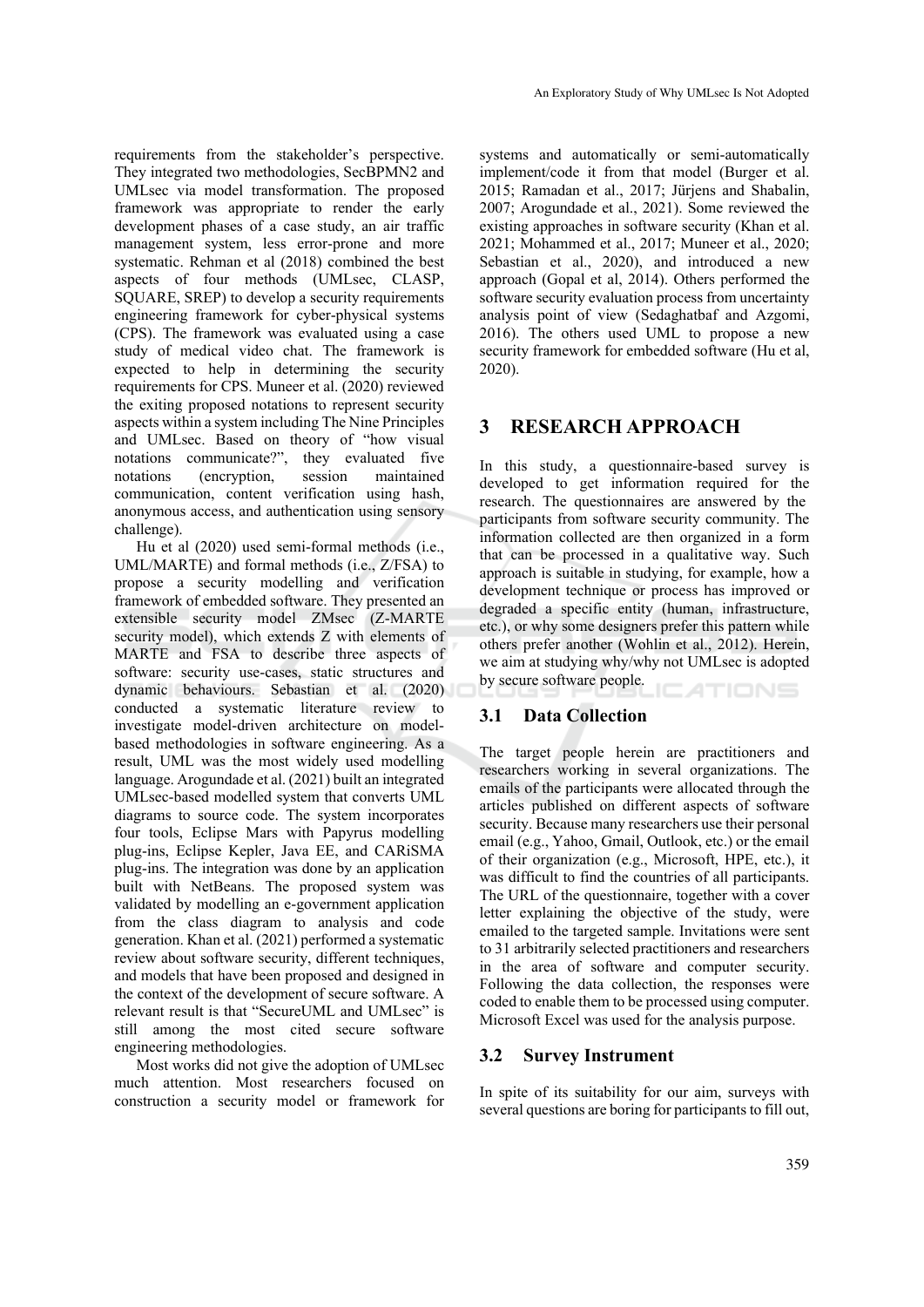and the data quality may decline (Wohlin et al., 2012). Therefore, the questionnaire consists of only two sections. The first section includes the participant's population profiles such as age, educational level, and occupation. The second section includes an open-ended question about using of UMLsec, problems preventing the adoption of UMLsec, and proposals to raise the degree of adoption as shown in Table 1.

# **4 RESULTS AND DISCUSSION**

### **4.1 Descriptive Analysis**

A total of 31 responses were received. The majority of participants' age is 36 and above years old, with 83.8%, this is followed by those who range between 26 and 35 years old with 16.1%, and no participants were below 26 years old (Figure 2(a)). Furthermore, most of the participants are Ph.D. holders with 87.1%, followed by M.S. holders with 12.9%, and no participants were undergraduate or diploma degrees' holder (Figure 2(b)). It is worth emphasizing that most of the participants (77.4%) have good experience; more than 10 years, 16.1% of them have 7-10 experience years, and 6.5% have 4-6 experience years (Figure 2(c)). In terms of occupation,  $90.3\%$  of the participants are working in academia, whereas 9.7% of them are working in industry (Figure 2(d)). Accordingly, 71.0% of the respondents were working on academic software projects, e.g. undergraduate projects, M.S. projects, and Ph.D. projects, 12.9% of them were working on industrial software projects, and the rest (16.1%) were working on other types of software projects (Figure 2(e)).

### **4.2 Challenges and Opportunities for UMLsec Adoption**

In this section, we qualitatively analysed the participants' answers to the following open-ended question (Part 2 in the survey):

*"Did you use UMLsec? If 'yes', (a) what are the problems preventing the adoption of UMLsec? (b) what are the proposals to increase the level of UMLsec adoption?"* 

Despite all participants have 4-11 experience years in working on different types of software projects as shown in Figure 2 (c and e), most of them (87%) indicated that they did not use UMLsec in their academic/research work because they never knew it before (Figure 2(f)). Only  $13\%$  of software practitioners and researchers adopt UMLsec in their work. This finding is shocking or particularly enlightening because UMLsec appeared over two decades ago (Jürjens, 2001) and several studies confirmed that it is a well-known method.

### **4.2.1 Problems Preventing the Use of UMLsec**

#### (1) Agile Supportability:

Some respondents indicated that the new software processes do not require UMLsec; for example, agile methodology that is suitable for fast-moving business environment which needs rapid software processes differ from the traditional ones. The following is a sample of answers provided by different participants:

*"Most of the agile methodologies don't focus on documentation anymore"* 

*"Support agile approaches, be able to cope with systems which have not been designed based on models, but, most important…"* 

The common feature of agile methods is that design documentation is reduced or generated automatically by the programming environment used to implement the software (Sommerville, 2015). Figure 4 describes the agile process. It is clearly that specification, design and implementation activities are interleaved.

This design documentation minimization might come from the nature of communication among the software people; informal communications rather than formal meetings with written documents.

| Part I Personal information | Part II: Open-ended question                      |                                                                                  |
|-----------------------------|---------------------------------------------------|----------------------------------------------------------------------------------|
| Age                         | $18-25$ , 26-35, 36-45, $> 45$                    | Did you use UMLsec? (Yes/No).                                                    |
| <b>Educational Level</b>    | Diploma, Bachelor, Master, Doctorate              | If "Yes", then<br>what are the problems<br>a)<br>preventing the adoption of      |
| No. of Experience Years     | $1-3, 4-6, 7-10, >10$                             |                                                                                  |
| Occupation                  | Academia/Industry                                 |                                                                                  |
| Type of Software Projects   | Industrial<br>projects,<br>Projects<br>academic   | UMLsec?                                                                          |
| Working on                  | (undergraduate projects, master projects, and PhD | what are the proposals to raise<br>$\mathbf{b}$<br>the level of UMLsec adoption? |
|                             | projects.), and other research Projects           |                                                                                  |

Table 1: Survey sections.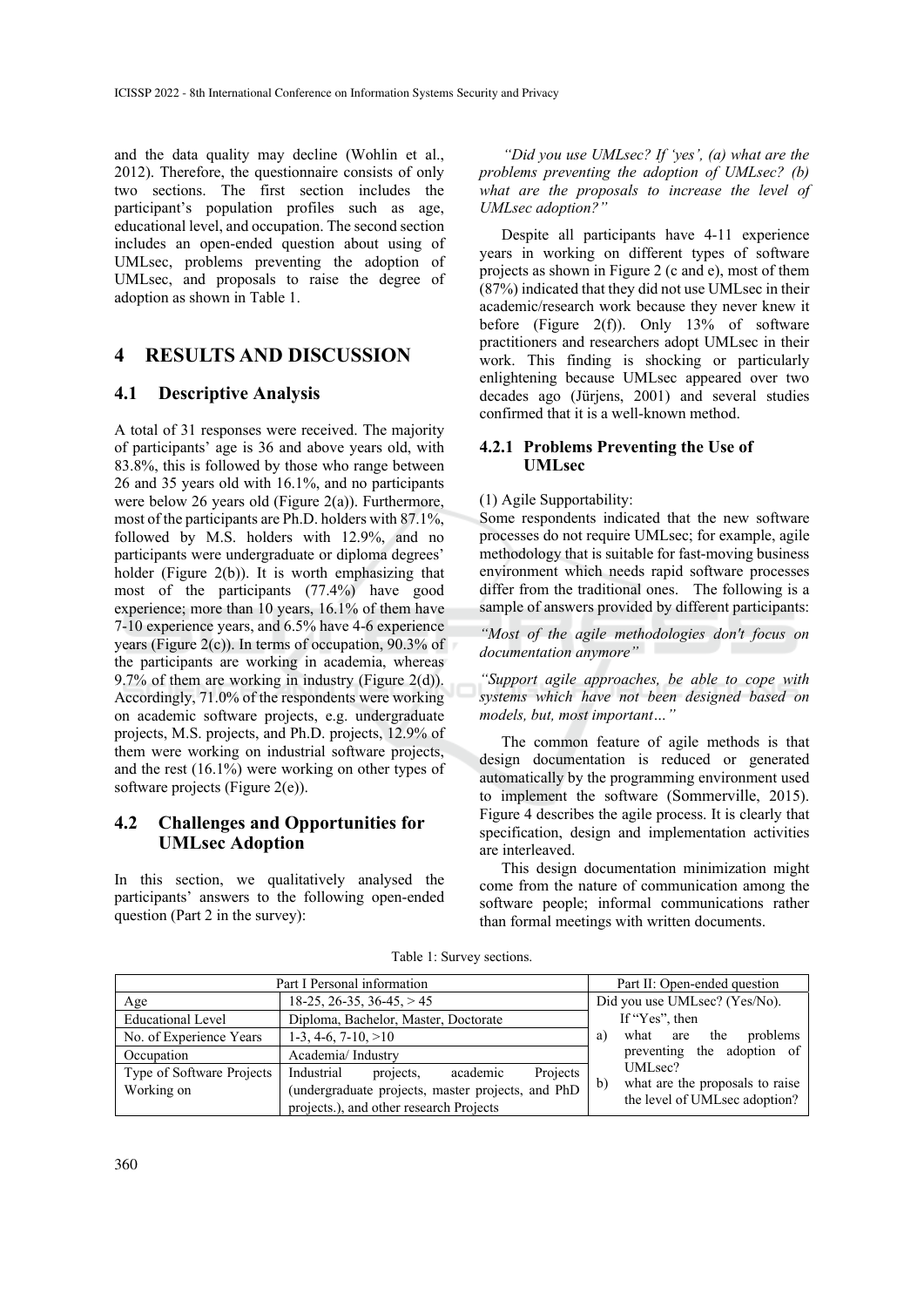

Figure 2: (a-e) Respondents of Part I (personal information), (f) Respondents of Part II (open-ended question).

#### (2) ASE Adoption:

Some prefer to use other methodologies than UMLsec such as ASE, a pattern-driven security methodology (Uzunov et al., 2015):

#### *"We have a better security methodology: ASE … "*

The underlying idea behind the ASE method is taking encapsulation concept more steps further, by using patterns for the incorporation of security features and the threats modelling, and even as part of its process. ASE is particularly developed for distributed software (e.g., file sharing and collaborative editing) whereas UMLsec is generic in a way. However, UMLsec does not focus on requirements engineering activities such as elicitation, completeness, and validation (Gopal et al., 2014).



Figure 4: Agile development (Sommerville, 2015).

(3) Standardization and Tooling:

The adequacy of UMLsec notations seems to be questionable. According to the participants' answers, this might come from different sources:

• The lack of tool-support for the analysis of UMLsec against difficult system security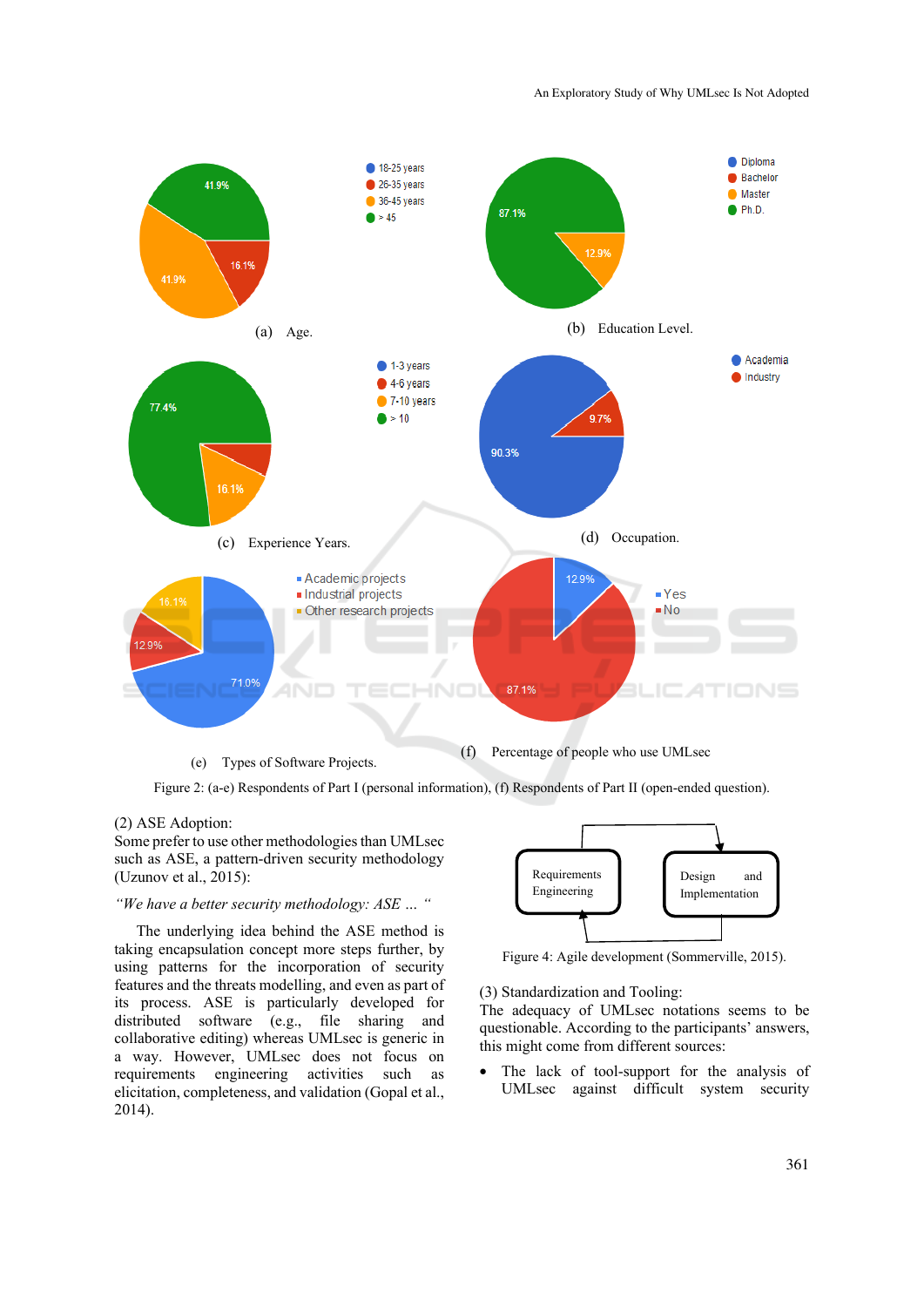requirements especially those relevant to behavioural features (Muneer et al, 2020).

- The abstraction level of UML is very high; this causes issues in depiction of security requirements while designing software artefacts (Doan et al., 2004).
- The lack of theoretical bases for the use; this limits the UMLsec contribution (Muneer et al., 2020).

With no standardized rules and tooling applying to different areas, any methodology would not be dependable specifically for especially for certain systems such as health-related CPS (Rehman et al., 2018) because there is a need for tooling in creating a system architecture, and implementing it in terms of executable code. The following answers show how the people have a lack of trust to existing tools:

*"UMLsec is not fully standard and not fully incorporated in existing tools. Hardly usable in practice. No concrete link with security control frameworks, risk models and existing security assessment practices"*

*"Also, there are threat modelling tools which are now being use more commonly"*

*"Stable tooling, general acceptance of UML and esp. model-based software engineering in industry"*

*"We need …tool to apply this new model across IT and Security from the beginning of software development"*

Others stated that Google Cloud platform was enough for them to secure their applications:

*"I'm using the tools and practices of the Google Cloud Platform [to secure a source code; part of my PhD work]"* 

Like similar platforms, Google Cloud Platform helps in protecting IT assets including software from evolving cyber threats by residing them in a safe place such as data centres around the world. This is insufficient to develop secure software as UMLsec aims; because residing assets in a safe place (from data centre to the device as the clouds do) may prevent from unauthorized access, but not stop other breaches such as illegitimate exportation or cost of the considerable inaccuracy in input parameters which may lead to misleading predictions.

Although UMLsec was applied with Eclipse Papyrus, a participant stated that this tool was not good enough:

*"Papyrus is really slow and prone to errors"*

The UML profile and Eclipse-based CARiSMA must be installed and integrated into the model in the case of applying the security concepts, and an automated security analysis, respectively.

#### (4) Lack of Experience:

Some participants suffered from human-related problems including absence of awareness and lack of training on using UMLsec. The following is a sample of their answers that show this factor:

*"lack of experience and time [is a problem to prevent UMLsec acceptance]"*

*"We need the right people … to apply this new model across IT and Security from the beginning of software development"*

#### *"The awareness [is needed]"*

This little widespread use of UMLsec comes from the development phase whose UMLsec works at. Other methodologies, which are used throughout SDLC (e.g., CLASP and SREP) or mainly based on requirements engineering process (e.g., SQUARE), but UMLsec works around the design/architecture phase. For this, UMLsec may not be a good choice to develop secure today's software like CPS (Rehman et al (2018). Because UMLsec works at the design/architecture level, conflicts between software quality attributes could occur, i.e., any software architecture improvement with respect to a quality attribute (e.g., security) may degrade another attribute (e.g., performance) (Sedaghatbaf et al 2016).

#### **4.2.2 Proposals for Improving UMLsec Adoption**

Correspondingly with the software security obstacles, the respondents suggested various proposals to improve the adoption of UMLsec which can be generalized into two groups. First, modifications on the current UMLsec notational features to be easier and more flexible. Second, awareness. The following is a sample of such proposals from their answers:

*"Improve standardization and tool support. Relate the model to existing security assessment practices"*

*"make [notations] easily available recipes for use"*

*"[Let UMLsec] be part of sustaining any business for long run"*

*"I suggest an awareness campaign to folks in the College of Engineering"* 

*"Application in different fields"*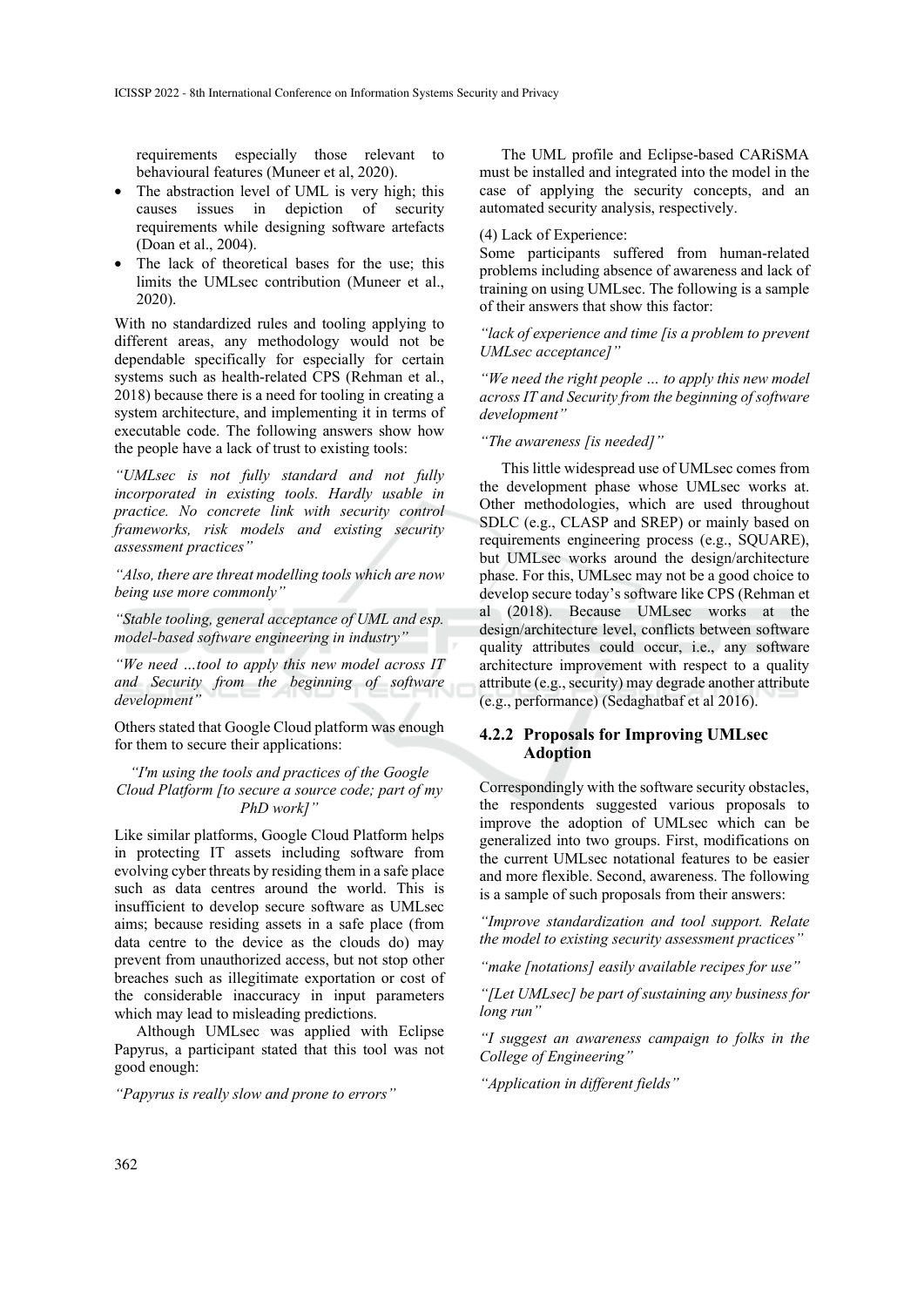Representation of the constraints for security requirements plays a vital role in standardization because they are measured in terms of number and complexity of interactions among the requirements (i.e., the constraints become tighter). Additionally, achieving trust in UMLsec tools is not minor; the advice here is not only to make the notations simpler and more flexible but also easily applied in different areas including Internet of Things devices, which in turn may require adding new notations in an explicit manner. The awareness proposal can be achieved through different ways, for example (1) the development of UMLsec empirical examples and presenting them to the software community (2) investigating the possible of UMLsec solutions reuse in other projects.

#### **4.2.3 Summary**

Figure 5 summarizes the above discussion i.e., the problems and proposals relevant to UMLsec.

# **5 LIMITATIONS AND FUTURE WORK**

The main threat to the study's validity is the ability to generalize and results. Although the sample size is relatively acceptable, the sample of individuals, heavily slanted towards academia, might not bring all important insights to the table. In general, findings are probably not easily generalizable because the participants were not really representative of software companies. In general, the literature lacks research in using a case study research strategy in software security due to confidentiality issues (Ebad et al., 2021). Accordingly, it would be useful to know just where UMLsec has succeeded and failed (e.g., types of applications that have benefited from such modelling). This would help to inform suggestions for increasing UMLsec adoption.

### **6 CONCLUSIONS**

The study employs social science methods to investigate why software practitioners and researchers may or may not adopt UMLsec. The data were collected from 31 experts having a good experience in working on different software projects at academia or industry. The study analysed the obstacles of UMLsec adoption and provided different proposals for its improvement. The results indicated that there are four problems preventing the adoption of UMLsec, (1) use other security approaches such as ASE, a pattern-driven security methodology (2) supporting agile process minimizes design documentation including UMLsec (3) the lack of UMLsec standardization and tooling (4) the awareness/training related to UMLsec is weak. Together with obstacles of UMLsec acceptance, several proposals for its improvement are provided. The simplifying of security notations and raising awareness (e.g., demonstrating practical examples to the interested people) are the most critical proposals that need to be considered. Although the present paper yielded important findings, it also posits a limitation that should be taken in future attempts; most of the entire collected data were academic people. Thus, it is very imperative if future trials would take this limitation into account.

#### TIONS **REFERENCES**

- Khan, R.A., Khan, S.U., Khan, H.U., Ilyas, M. (2021). Systematic mapping study on security approaches in secure software engineering, IEEE Access, Vol. 9
- Mohammed, N.M., Niazi, M., Alshayeb, M., Mahmood, S. (2017). Exploring software security approaches in software development lifecycle: a systematic mapping study, Computer Standards & Interfaces, 50, 107–115
- Gopal, T., Subbaraju, M., Joshi, R.V., Dey, S. (2014). MAR(S)2: methodology to articulate the requirements for security in SCADA. In *International Conference on the Innovative Computing Technology (INTECH 2014)*, 13-15 Aug. 2014, Luton, UK



Sebastián, G., Gallud, J. A., Tesoriero, R. (2020). Code

Figure 5: Summary of problems and proposals.